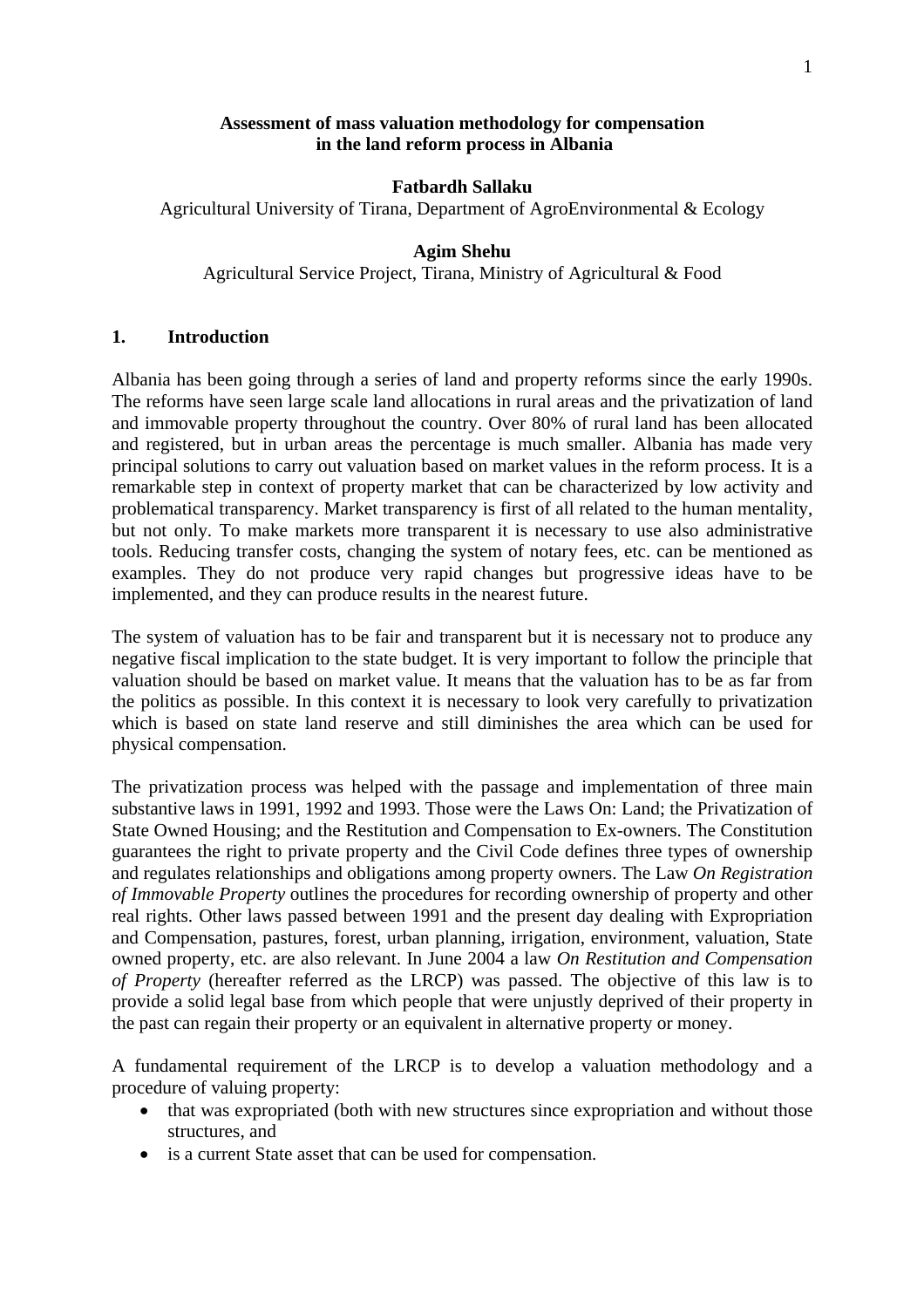A State Committee for Restitution and Compensation of Property has been established and twelve regional commissions have been established to oversee and implement the requirements of the LRCP. The State Committee for Restitution and Compensation of Property has prepared a valuation methodology assessment of which is the main task of the current report. This paper gives an analysis of existing valuation methodology and briefly handles also fiscal implications, procedures for dealing with applicants and the resources required to complete the requirements of the LRCP.

### **2. Assessment of Valuation Methodology**

The methodology is based on law, which gives some main principles (first of all market value as the main basis of valuation). The existing methodology covers probably most valuation approaches, but difference between valuation methodology and calculation of compensation is not very clear. There are also some politically very sensitive questions. Politics cannot be a part of valuation and all political issues have to be decided outside of valuation. Partly it has to be done before valuation, speaking about fiscal impacts it can be good idea to find the final solutions when valuation is done already. It necessary to keep politics from valuation as far as possible, because otherwise there will arise some additional possibilities for corruption.



**Figure 1. Relations between Politics, Valuation Methodology and Calculation of Compensation** 

# **2.1 Market Value as the Basis for Compensation**

The existing methodology is simple to understand and probably easy to implement. As the methodology is based on Law 9235, dated 29.07.2004 "On Restitution and Compensation of Property", the market value can be the only acceptable basis. There are only a few examples of countrywide mass valuation projects, which have carried out for some other purpose instead of taxation. Probably the land reform is and can be another remarkable reason to have such a comprehensive mass valuation project. The market value as a basis for compensation is probably the only basis, because the principle of equal treatment does not give any other possibilities. The market value is highly recommended and commonly used in context of property taxation for example.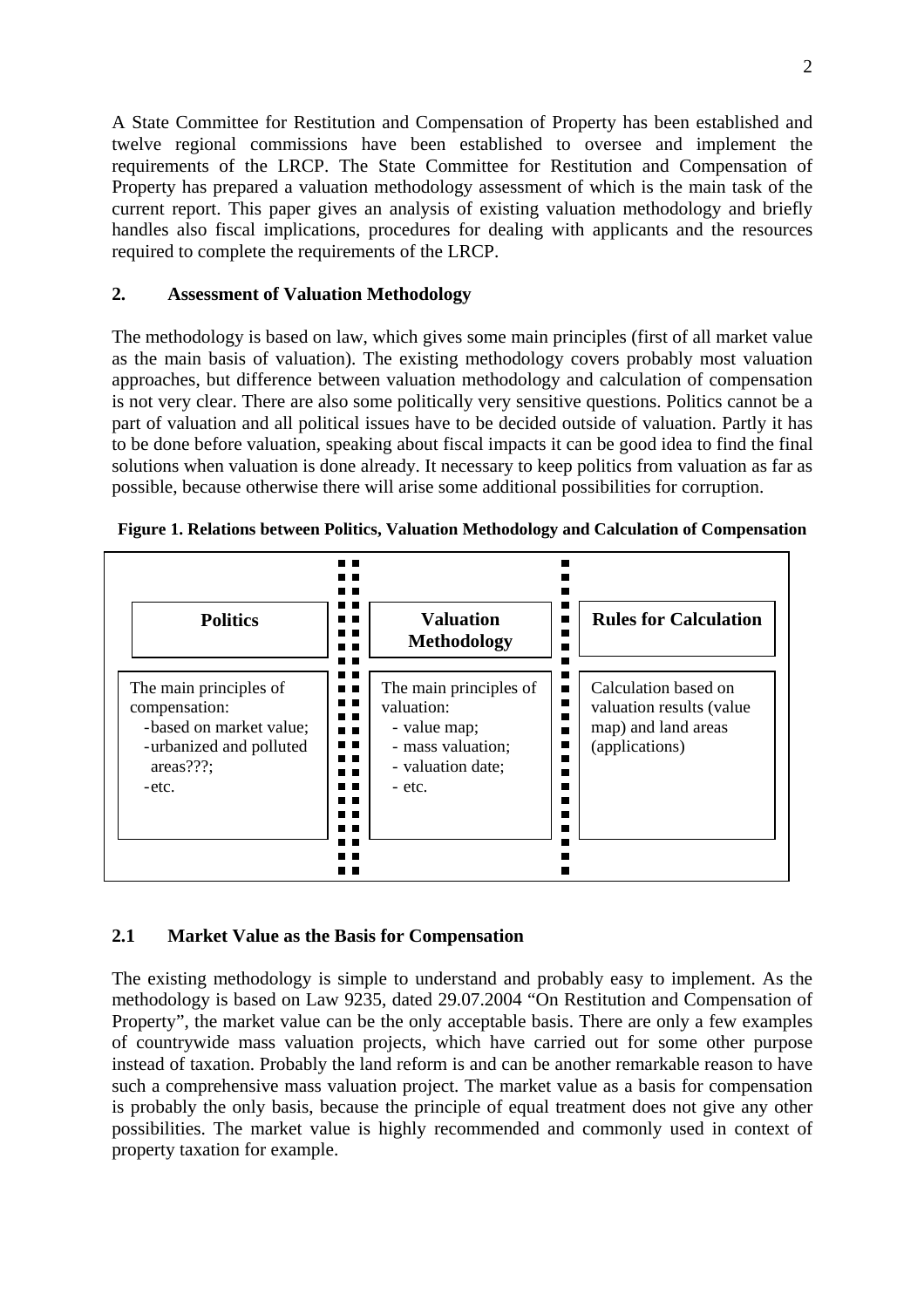Any compensation to the former owners is discussable, because most taxpayers today do not have any relation to the illegal expropriation of property many years ago. It can be sensitive if the compensation is relatively low compared to the market value: people who get the compensation are not satisfied. If compensation is above the market value it means an unjust decision from the point of view of the whole community, because taxpayers have to cover some extra expenses, which are the result of incorrect political decision and/or unprofessional work of valuers. Market value is not something especially important not only in context of compensation and restitution and in context of relations between the former owners who get compensated and the whole community. International Valuation Standards give the most well-known definition of market value: "*Market value is the estimated amount for which a property should exchange on the date of valuation between a willing buyer and a willing seller in an arm's-length transaction after proper marketing wherein the parties had each acted knowledgeably, prudently, and without compulsion. (IVS 2000)* 

# **2.2. The Lay-out of Existing Valuation Methodology**

The existing valuation methodology covers not only valuation, but it is partly calculation based on valuation results and partly it is politics. Comparing three land categories of land (in general terms agricultural land, building sites and building sites in tourist zones) there are big differences between those categories within the context of valuation. The structure or even the logics of valuation is very different.

*Valuation methodology of agricultural land* is based on net incomes received from land cultivation. There are no figures about the basic value level in the existing methodology. Probably such kind of calculation has to be done in the process of valuation. Not speaking about the correctness of methodological approach behind of it, the idea to handle as a part of valuation is well grounded. There are the needed coefficients in the existing methodology and the use of coefficients in terms of system construction is a rational approach.

*Valuation methodology of building sites* is built up differently. There is only a methodological approach and general terms how the mass valuation project has to be done. In a very formal way the approach is the same compared to the agricultural land: there is the basic value which is corrected with coefficients. At the same time the approach is very different: it is location-based and there is no information about the values of coefficients. It means that analysis has to be done during the valuation process.

*Valuation methodology of building sites in tourist zones* is different again. We can find both the basic land value (accordingly 20 and 40 EUR per  $m<sup>2</sup>$  for the zones around the inland waters and seashore) and the values of coefficients from the methodology. It is a countrywide approach. Nevertheless from point of view of system construction it is very different compared to the methodology of agricultural land and building sites. The only thing to do is to calculate based on the location the value for a certain property.

|                                 | Basic value | The value of coefficients |
|---------------------------------|-------------|---------------------------|
| Agricultural land               | Nο          | Yes                       |
| Building sites                  | Nο          | Nο                        |
| Building sites in tourist zones | Yes         | Yes                       |

### **Table 1. The existence of basic value and the value of coefficients in methodology**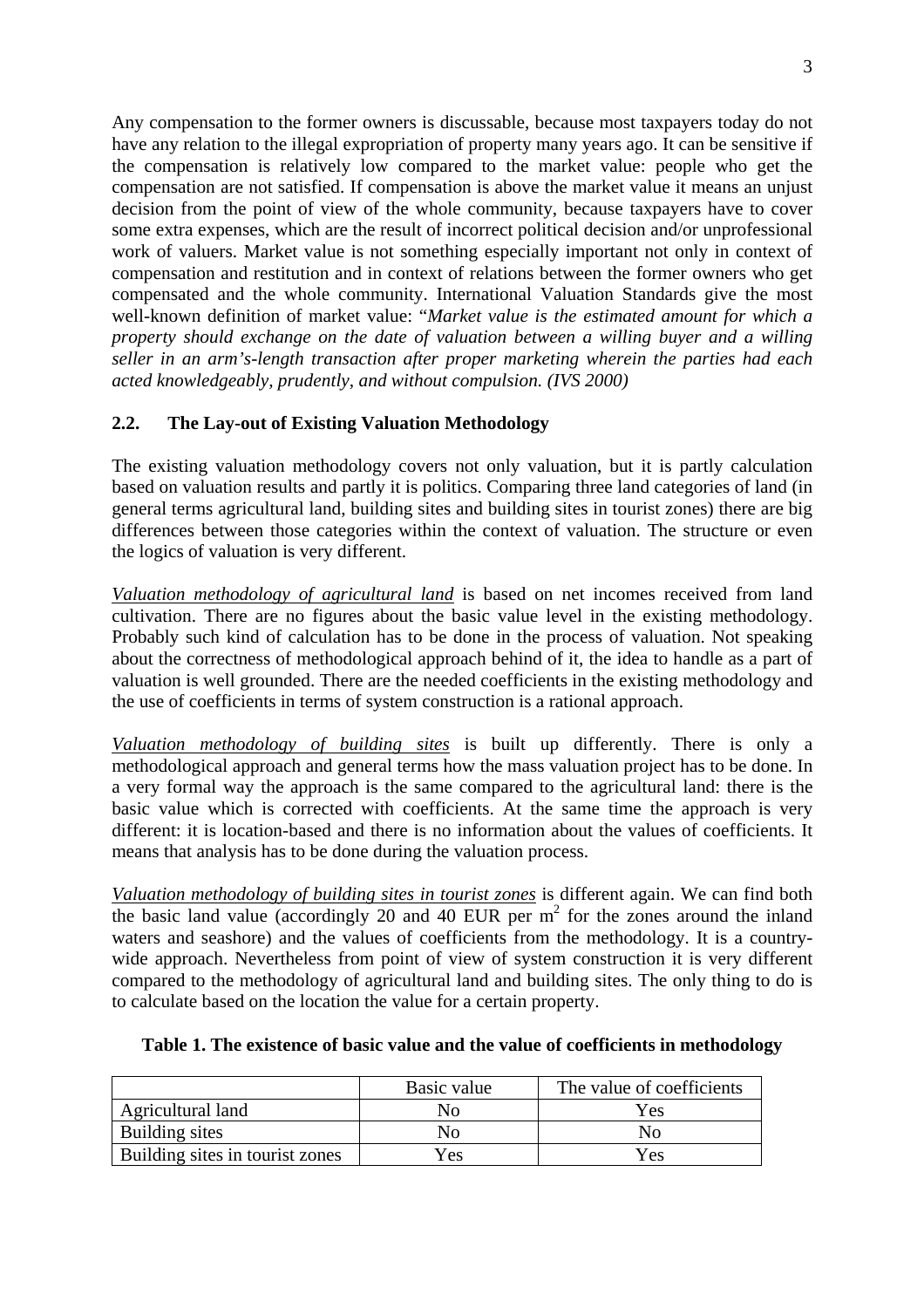All three land categories are based on different lay-out of methodology. The harmonization is not only a formal issue, because there is a real need to provide a tool which gives a fair solution not only within the category of land but the same principle has to be followed in context of relations between different categories of land. It seems logical that the methodology should give an answer how the analysis has to be done.

# **3. Land Valuation Methods**

As compensation is primarily related to the land the methods of land valuation have to be handled. It is discussable but it is typical to point out 6 different methods of land valuation. These approaches are: (i) sales comparison; (ii) ground rent capitalization; (iii) cost of development; (iv) allocation; (v) extraction and (vi) land residual.

The sales comparison is probably the best way to estimate the land value, but sometimes there is a lack of sales data or problems with reliability of this information and sales comparison approach is impossible to use. Sales comparison and ground rent capitalization are two of three "classical" approaches. All the other approaches, i.e. cost of development, allocation, extraction and land residual methods, are combined based on three main approaches. Those methods are also known as residual methods.

Methodological background for different land categories is different. Not very clearly, but mainly valuation of agricultural land is based on income approach, valuation of building sites is based on allocation method and valuation of building sites in tourist zones has probably the same idea with valuation of building sites but it is applied completely differently.

# **4. The Essence of Existing Valuation Methodology**

The essence of valuation methodology for different land categories is rather different. Some basis of basic value and coefficients can be found from the table below.

|                                 | The basic value based on:    | <b>Coefficients for correction of:</b> |
|---------------------------------|------------------------------|----------------------------------------|
| Agricultural land               | Agricultural production      | Location and some other factors        |
|                                 |                              | (as irrigation)                        |
| Building sites                  | Location                     | Bundle of rights (mainly)              |
| Building sites in tourist zones | Country-wide (minimum) value | Location (mainly)                      |

| Table 2. The basis of basic value and coefficients in methodology |  |  |  |  |  |  |  |  |  |  |
|-------------------------------------------------------------------|--|--|--|--|--|--|--|--|--|--|
|-------------------------------------------------------------------|--|--|--|--|--|--|--|--|--|--|

*The methodology of agricultural land* is based on agricultural production, which cannot be handled as a land valuation approach. The method itself is correct and probably it is based on acceptable principles and theoretically has to be useful but the problems arise on practical side. The value of agricultural land is defined from these criteria:

- a. Category of agricultural land,
- b. Corps structure,
- c. Production of agricultural plants,
- ç. Valuation of net price per unit of the agricultural land,
- d. Potential price for the land according to the capitalization of the net profit value.

This approach is clearly based on potential production of agriculture. The value based on potential production does not correspond to the market value. If there is no demand or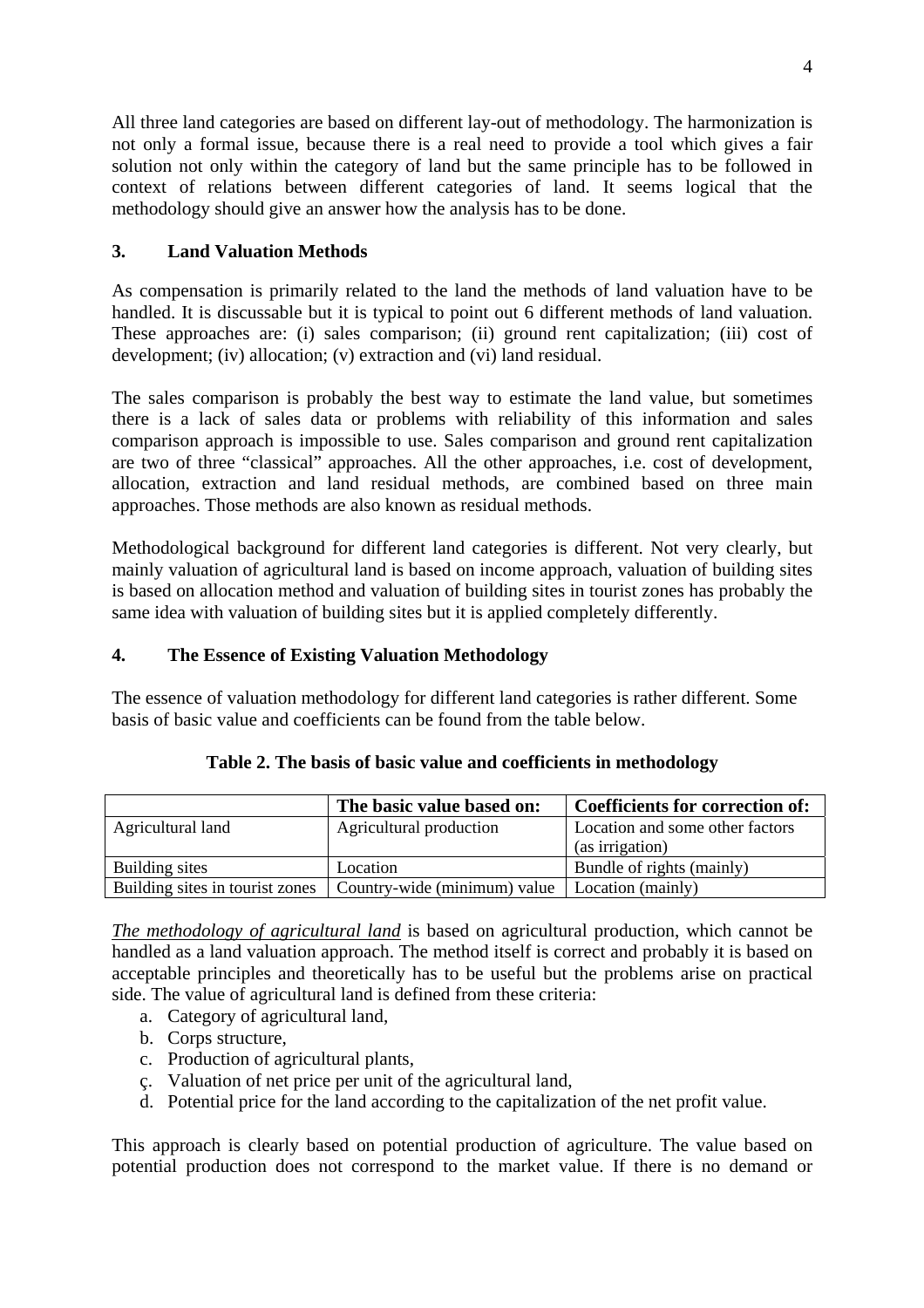demand is very limited (sometimes and probably quite often it means that supply is also limited) the number of transactions is limited and the price level is also relatively low. It is mainly affected by the macro and micro level location, the influence of soil quality (fertility) is not so important. Sometimes soil fertility has clear correlation with some factors of location, because human settlements are situated based on it. It is very simple to make "mistakes" in calculation because the final result is very sensitive to the outgoings (expenses) and even small changes in outgoings can affect dramatically the final results. The potential value of agricultural land, calculated according to the criteria, is corrected with the following coefficients: (i) water coefficient, (ii) coefficients for the distances from the urban centers and processing industries, (iii) development coefficient, (iv) coefficient of land use.

Subsequently, on the basis of the mass land valuation for physical and monetary compensation stands the compared price of sales in the determined area. The market value for a certain zone shall be calculated on reliable market sales information. The average of the prices realized in the zone, according to the categories of land, shall consist of the price to be used for the surfaces to be compensated and those that will be used for compensation. The above principle shall be applicable in all those cases where the land market is existent, real, non-deformed and formal.

*Price = (Σprice of a+b+c+d....+n)/n*

Where a, b, c ... n: lots/parcels or zones with realized prices.

The formula above describes an ideal zone which is really homogeneous and which is covered with relatively typical sales. To take into account deviations affected by differences in elements of comparison (property rights, conditions of sale, market conditions, location, etc) it is allowed to use adjustments including time adjustments.

In an area where there is no functioning market shall be used the indirect valuation method based on relative comparison of land use and productivity information, socio-economic information, etc. Techniques of market simulation and interpolation shall be used to take into account relative differences between different zones. The principle of this methodology consists of the calculation of the annual profit of the land. Based on the profit the relative differences in land values can be calculated though the capitalization of the profit. Alternative approaches to estimate the relative differences are based on capitalization of land rent and on estimation of the share of uncultivated land in certain zone. Information concerning socioeconomic and demographic situation (the rate of unemployment, age of population, etc.) shall be used to carry out macro-level analysis. To calculate the profit it is necessary to find out first the productivity, the cost for its realization, the revenue taken from the production per surface unit, profit and then its capitalization. The methodology contains some calculations and study stages detailed as follows:

*Price* =  $[(100*net profit)/\% of banking interest)*[C_{f\cdot Gr}]*[C_{w_{\text{after}}}*[C_{distance}]*[C_{\text{develop}}]*[C_{expholation}]$ 

Based on the formula above, there were some calculations made by the working group. According to their results the basic value of arable land is 0.8-3.5 EUR/sqm (8000- 35 000 EUR/hectare). This information does not give any clear idea about the values and there is some kind contradiction between different land values. It is not correct to speak about too high values which are estimated using the existing methodology because there is no comprehensive database for comparison. At the same time there is something questionable in the current methodology. The only way to make it clear is to analyze the real prices and some indirect market information like the number of sales and percentage of uncultivated land in the region, even rental market can be handled as an indirect market information, because in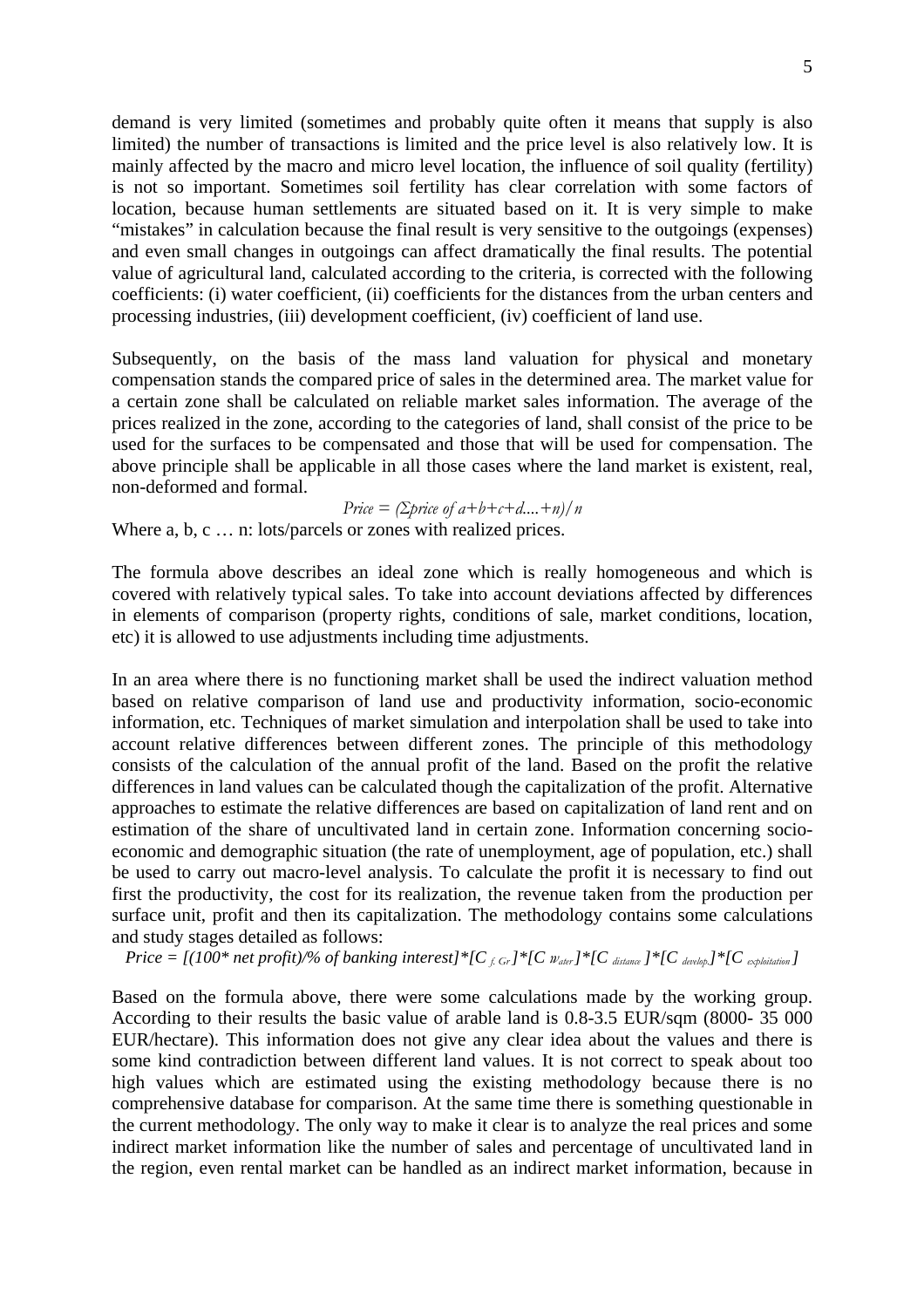some region it is possible to agree about some limited payment, in some regions it is more or less based on agreement without any payment. The main problem is related to low activity of market and unreliability of market information. Both are problems, but the market of agricultural land is non-active in many countries. The reliability of market information is a bigger problem. At the same time it is possible to get some sales information from the Registration Office and the brokers have information about real prices. This basic value level can be corrected based on factors like soil fertility, irrigation, etc.

| іонг |  |
|------|--|
|------|--|



Market simulation approach can be used as an alternative approach to the direct comparison. If there are comparable sales only in certain areas, the rest of areas can be covered using the market simulation approach. The idea of this approach starts from composing value zones (areas, where there are similar value level and the same factors of value), it continues with ranking and relative differences (%) and finally it is possible to find the absolute values using value levels from some other zones (the zones where comparable sales really exist).

### **5. The Current Land Market Situation in Albania**

The market situation in Albania can be characterized with the following:

- the market is not transparent and market information is unreliable:
- the market exists mainly on urbanized areas, land in rural areas is very rarely sold;
- the market is concentrated to the capital area and attractive regions on the sea-shore;
- the market is still partly illegal, properties are sometimes sold by persons without any legal rights to the property and/ or without registration.

There are different reasons, why the market is undeveloped. It is mainly because of historical reasons. Today it is necessary to add the land reform, which is not completed yet and from point of view of market it means that not all land units are registered so far. In many cases there is no real reason to make illegal deals. So, it is also a question about information delivering and willingness to be loyal and to follow the existing laws. High transfer costs can be mentioned as a reason not to declare the real price. It can be one of the reasons that first at all it cannot be the main reason.

As market transparency and development are the problems from point of view of valuation it has to be handled in more details. It is clear that to turn the market to the "right" direction is impossible in time period, which can be use some-how important from point of view of